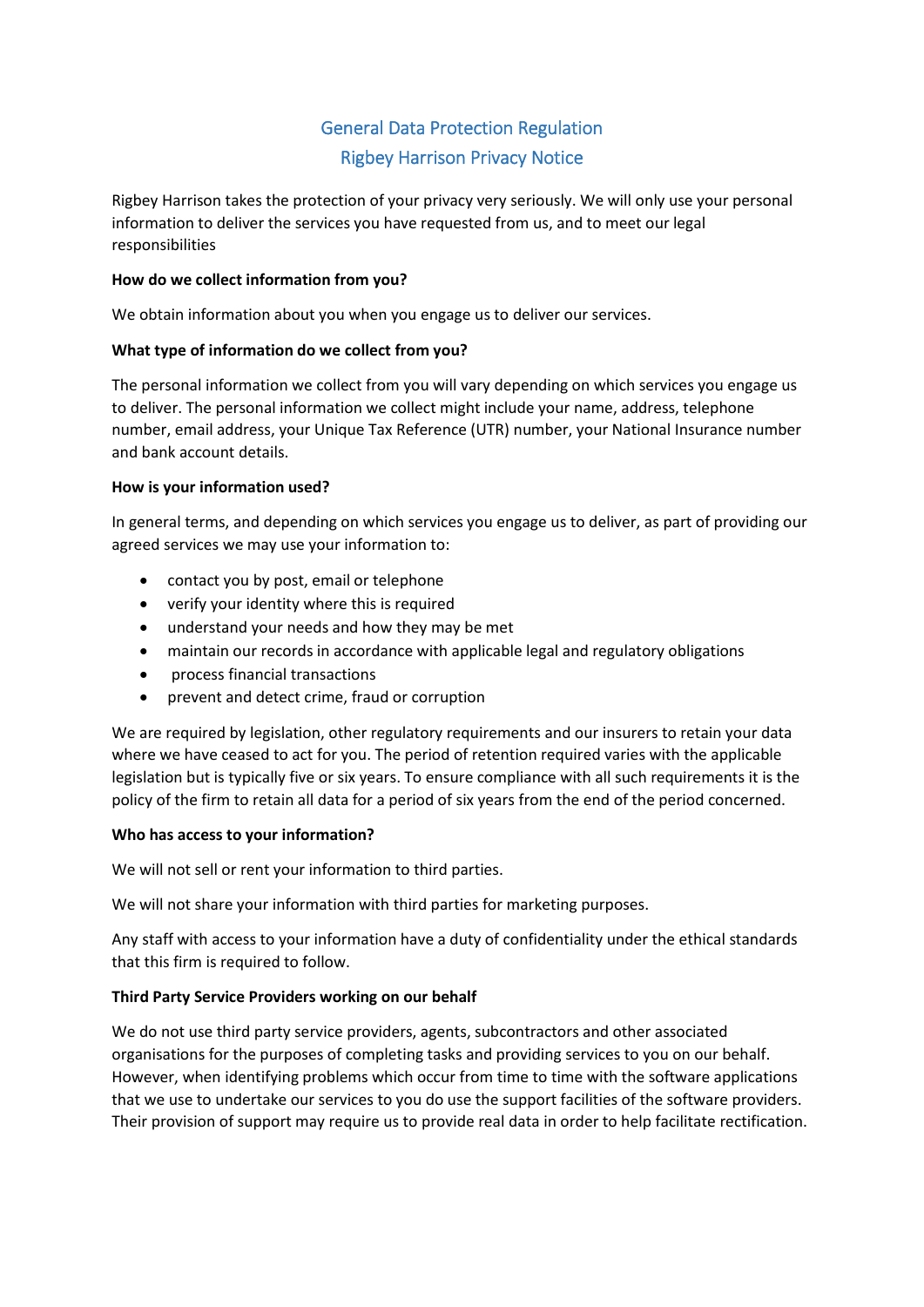Please be assured that we will only release your information to such third parties under controlled conditions, or where we are required to do so by law, for example, by a court order or for the purposes of prevention and detection of crime, fraud or corruption.

#### **How you can access and update your information**

Keeping your information up to date and accurate is important to us. We commit to regularly review and correct where necessary, the information that we hold about you. If any of your information changes, please email or write to us, or call us using the 'Contact information' noted below.

## **Security precautions in place to protect the loss, misuse or alteration of your information**

Whilst we strive to protect your personal information, we cannot guarantee the security of any information you transmit to us, and you do so at your own risk.

Once we receive your information, we make our best effort to ensure its security on our systems.

Your data will usually be processed in our offices in the UK. We take the security of your data seriously and so all our systems have appropriate security in place that complies with all applicable legislative and regulatory requirements.

## **Your choices**

We may occasionally contact you by post or email with details of any changes in legal and regulatory requirements or other developments that may be relevant to your affairs and, where applicable, how we may assist you further. If you do not wish to receive such information from us, please let us know by contacting us as indicated under 'Contact information' below.

We may, from time to time, produce a Newsletter containing useful information, such as Budget statements. If you do not wish to receive our newsletter or other marketing material, please let us know by contacting us as indicated under 'Contact information' below.

#### **Your rights**

**Access to your information:** You have the right to request a copy of the personal information about you that we hold.

**Correcting your information:** We want to make sure that your personal information is accurate, complete and up to date and you may ask us to correct any personal information about you that you believe does not meet these standards.

**Deletion of your information:** You have the right to ask us to delete personal information about you where:

- you consider that we no longer require the information for the purposes for which it was obtained
- you have validly objected to our use of your personal information see 'Objecting to how we may use your information' below
- our use of your personal information is contrary to law or our other legal obligations

**Restricting how we may use your information:** In some cases, you may ask us to restrict how we use your personal information. This right might apply, for example, where we are checking the accuracy of personal information about you that we hold or assessing the validity of any objection you have made to our use of your information. The right might also apply where there is no longer a basis for